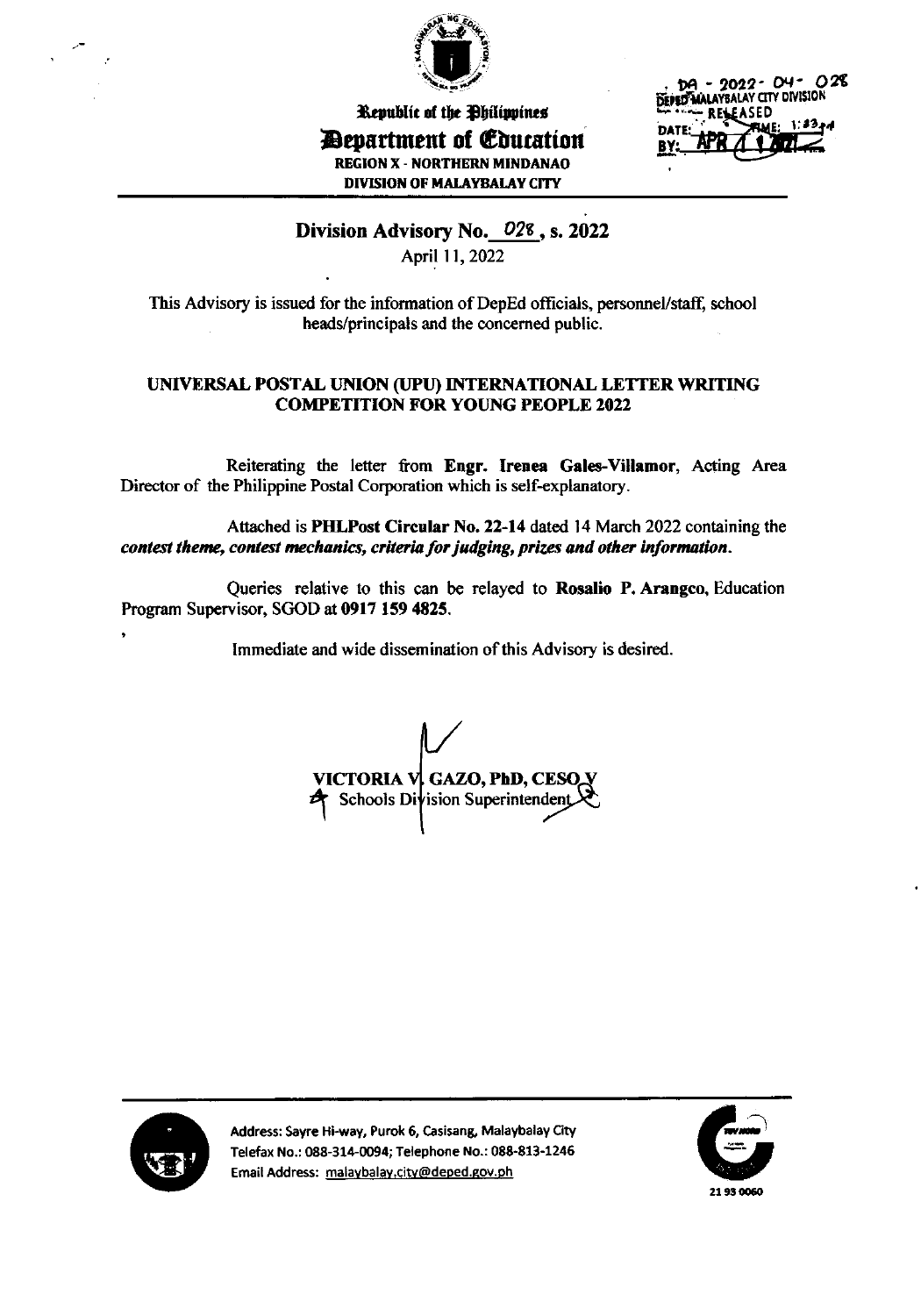

Republic of the Philippines Office of the President Philippine Postal Corporation

28 March 2022

DR. VICTORIA V. GAZO Schools Division Superintendent Department of Education- MALAYBALAY CITY 8700 Malaybalay City

## Dear DR. GAZO,

Warm greetings from the Philippine POST OFFICE!

The entire POST OFFICE family is happy to announce this year's Universal Postal Union (UPU) International Letter Writing Competition for Young People (2022). It is with great pride and honor to note that students/contestants from our region were doing well in every Annual Letter Writing Competition. Winners in the national level were usually groomed and trained by our very competent and brilliant teachers/mentors and trainers.

This annual competition aims to intensify the promotion of literacy through letter-writing. lt is therefore designed to develop the young people's skills in composition and the ability to express their thoughts clearly, to develop their communication skills and strengthen the bonds of international friendship.

Attached is PHLPost Circular no.22-14 dated 14 March 2022 containing the Contest Theme, Contest Mechanics, Criteria for Judging, Prizes and other information.

We would appreciate it very much if we can disseminate the information to your officers in the field, students and mentors, given the very short period of time to prepare for the competition.

Thank you for the un-ending support and partnership in our advocacy towards developing our leaners into good communicators through the art of letter writing.

Sincerely

 $\omega'$ 

ENGR. IRENEA GALES-VILLAMOR Acting Area Director

Encls.: As stated

Postal Area 8 Administrative Building Piaping Itum, Macabalan 9000 Cagayan de Oro City, Philippines

s<br>a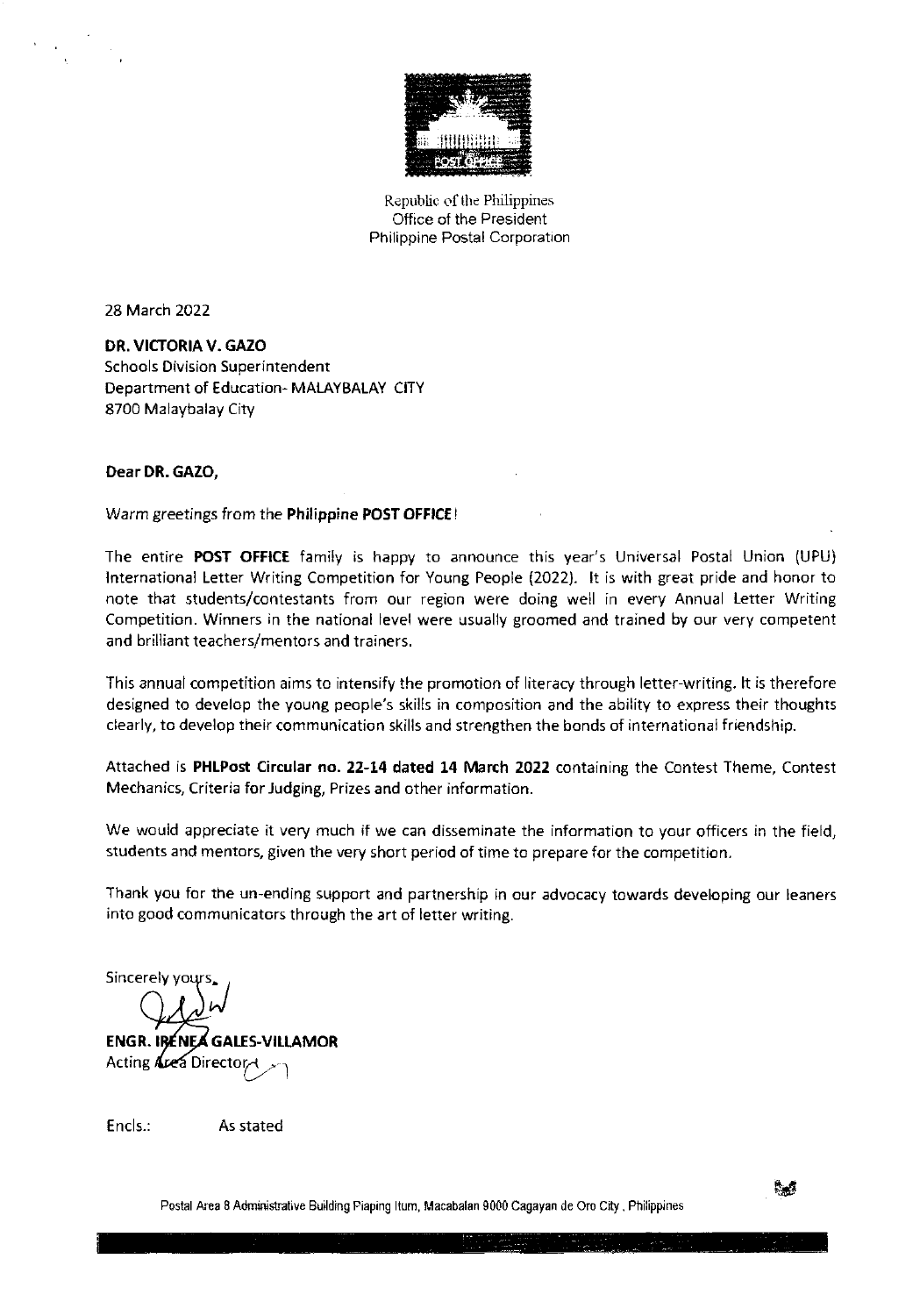

Republic of the Philippines Office of the President Philippine Postal Corporation

March 14, 2022

#### PHLPOST CIRCULAR NO. -22=14

#### 517 INTERNATIONAL LETTER-WRITING COMPITITION FOR YOUNG NERBET **PEOPLE (2022)**

The Universal Postal Union, through the International Bureau, has recently called on all postal administrations to participate in this year's letter writing competition. It aims to intensify the promotion-or literacy thru letter-writing. The contest is designed to develop the young people's skills in composition and the ability to express their thoughts clearly, to foster their enjoyment of letter-writing and to help streagthen the books of international friendship cone of the basic missions of the UPI.

#### **CONTEST MECHANICS**

- 1. The contest is open to participants from the public and private schools nations ide aged from 9 to 15 years old.
- 2. The contest theme is: "WRITE A LETTER TO AN INFLUENTIA PERSON AROUT AND HOW TO TAKE ACTION ON CLIMATE CHANGE"

The compositions must be recent, unpublished and original letters.

- Tatrics outst be written in English, handwritten, adhere **STRICTLY** to the theme and may not exceed the limit of 800 words in length with NO ERASURES.
- 5. Compositions must be in the form of a letter containing its basic elements (heading, salutation, body of the letter, complimentary close and signature).
- 6. All entries must be originally done by the participant. The contest committee has to right to test the winning participant on the originality of his her entry.
- On a separate sheet of paper, the participant must indicate the following information:
	- Number of Words of the Letter Composition.  $\mathbf{I}$
	- **Complete Name and Home Address**  $\overline{c}$
	- $\mathfrak{Z}$ Cender of Candidate
	- Age and Date of Birth 4
	- Colored Photo of Cardidate in Ipeg formal (300 dpi minimum).
	- (300 dpi minimum), (Xero), or Photocopy is not allowed).
	- Name and Address of School Grade or Year Level  $\ddot{\mathbf{a}}$
	- Contact Numbers of School and the Candidate (Telephone and Mobile Number)

8. Judging shall be based on the following criteria: (UNESCO judging criteria)

| ٠            | $-11$            |
|--------------|------------------|
| $\epsilon$ . | $\gamma_{\rm U}$ |
| ٠            | 20%              |
|              |                  |
| ×.           | -2010            |
|              | 10%              |
|              | $100^{\circ}$    |
|              |                  |